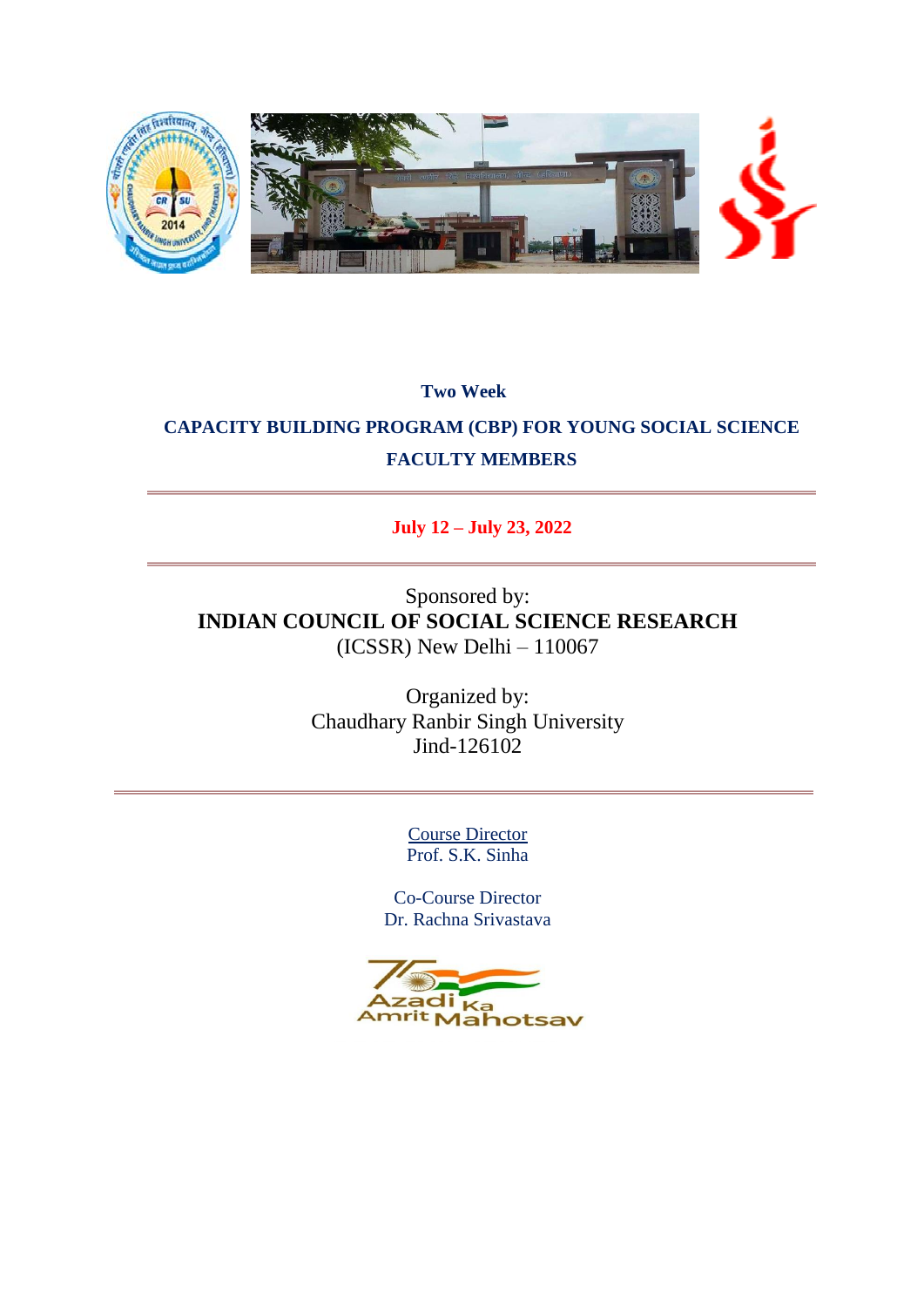#### **About The University**

The CRS University (A Haryana State Govt. University), established by the State Legislature Act 28 of 2014 on July 24, 2014 recognized under section 12 (b) and 2 (f) of UGC Act,1956. The university has a sprawling campus of 75 acres situated in Jind, Haryana. It is a newly established University with the vision of imparting quality education through innovative thinking, scientific enquiry, human values, and democratic ethos, while being conscious of its duty to the wellbeing of the society. 102 Education Colleges are affiliated with the University. The aim of the University is to equip the citizens with a rich awareness of our heritage to prepare them to lead and serve in every sphere of human activity. Under the sage stewardship of eminent educationists and social reformers Hon'ble Chancellor Prof. Shri Bandaru Dattatreya and dynamic devoted Vice-Chancellor, Professor Som Nath Sachdeva is heading towards realization of its vision and goal of being in the ranking by 2022.

In such a short span of time the University along with its academic pursuits has many achievements to its credit; viz the organisation of the biggest State level cross country with 15000 runners for the mission of "Swachh Bharat, Swasth Bharat", successful organization of a Two-days National Conference on "Relevance of Inter-Disciplinary Approach in Higher Education", a mega Blood Donation Camp, a Three-Day Multidisciplinary International Conference and many Social Outreach Programmes of covering 307 villages of Jind District. In addition to the academics and research the students are also encouraged to participate in sports events and extracurricular activities at the campus as well as outside to improve their wholesome personality development. The University possesses a rich central Library with a stock of approximately 15000 books, journals, encyclopedia and reports.

#### **About the Department**

The Department of Business Management of the University was established in 2007 (as part of the regional centre of Kurukshetra established at Jind) to offer two years full time programme in Business Administration. Started with the annual intake of 50, the Department has an updated Computer Lab and Smart classes for the students to make lectures interactive and interesting. In addition, the Department also offers facilities for pursuing Doctoral level research (Ph.D.) in management and allied subjects.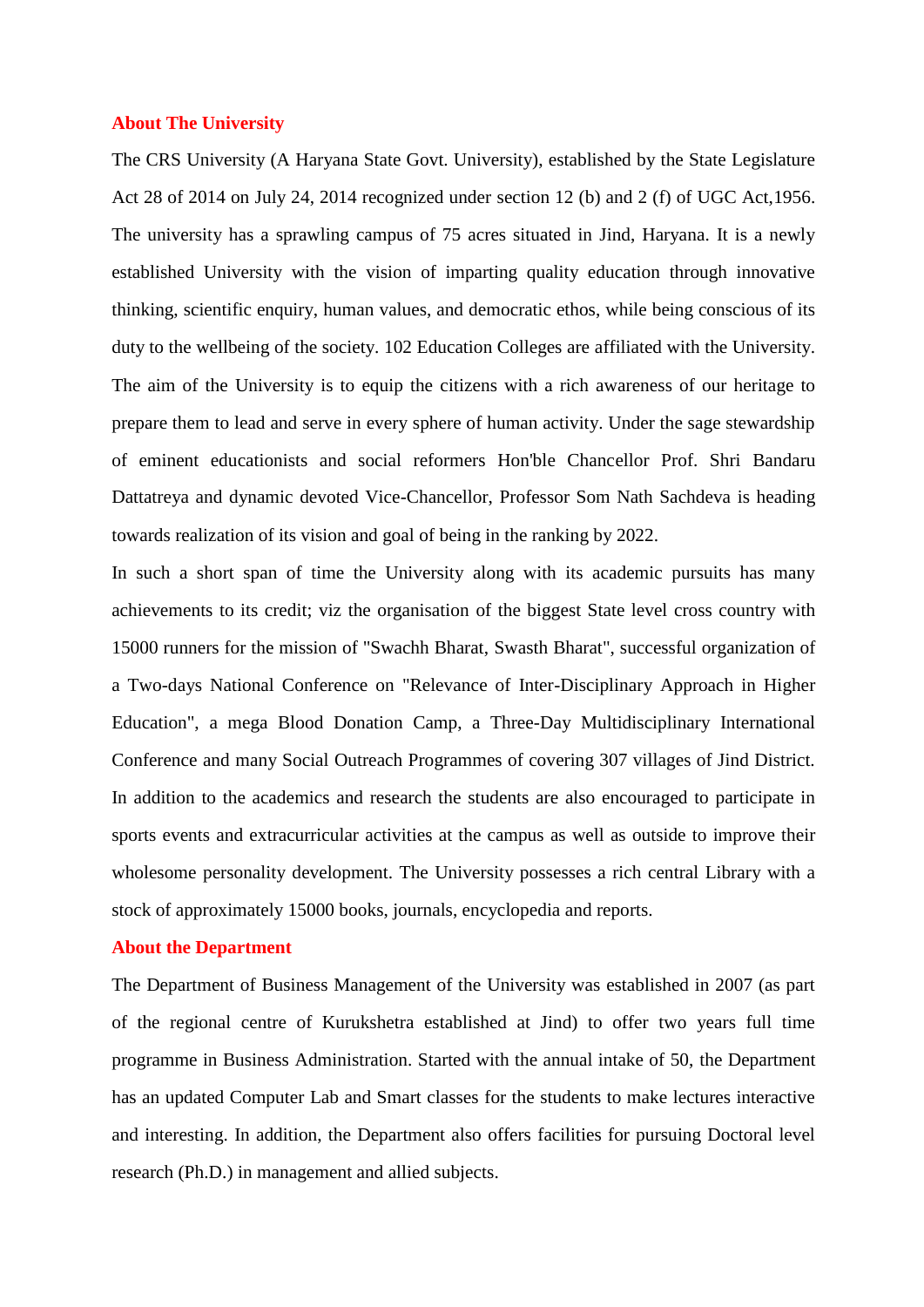#### **About the Workshop**

Capacity building and personality development have become key requirement for survival in today's global environment, particularly in academia, where advancements have become more dynamic than previously. In the social sciences, research has become so important to faculty members that professional progress without it is nearly impossible. The inclusion of this feature in the new national education policy, 2020, has increased the value of social science research. Given the importance of capacity building programmes in academics, it has become necessary to use this as an opportunity to strengthen our affirmative action policies in higher education by organising such training with a priority for young faculty (regular/ad hoc/contractual). In light of the current pandemic situation, the training programme will be conducted in offline format, which will provide a conducive safe environment for learners and resource persons to participate in this academic exercise with safety measures during workshop.

#### **Objectives**

The purpose of the workshop is to develop our academics by building the capacity of young faculty members. With only twelve working days, the planned capacity-building programme is designed to direct faculty members toward certain goals:

- 1) To improve research skills through erudite lectures on social research topics.
- 2) To provide knowledge on how to write a research proposal for a project.
- 3) To gain a better understanding of how to do qualitative research.
- 4) To provide learners with understanding about how to conduct social research.
- 5) To teach writing skills with a concentration on peer-reviewed journals.

#### **Themes for the capacity building program:**

The suggested capacity-building programme would be focused on the following main themes in order to attain the above-mentioned objectives:

- a) Research Technique, focusing on social research methodology
- b) Developing research instruments and determining the best strategy for conducting qualitative research.
- c) Working with quantitative data or doing quantitative social research using the statistical tools.
- d) Writing research proposals in order to obtain minor/major projects from various funding bodies interested in social research promotion.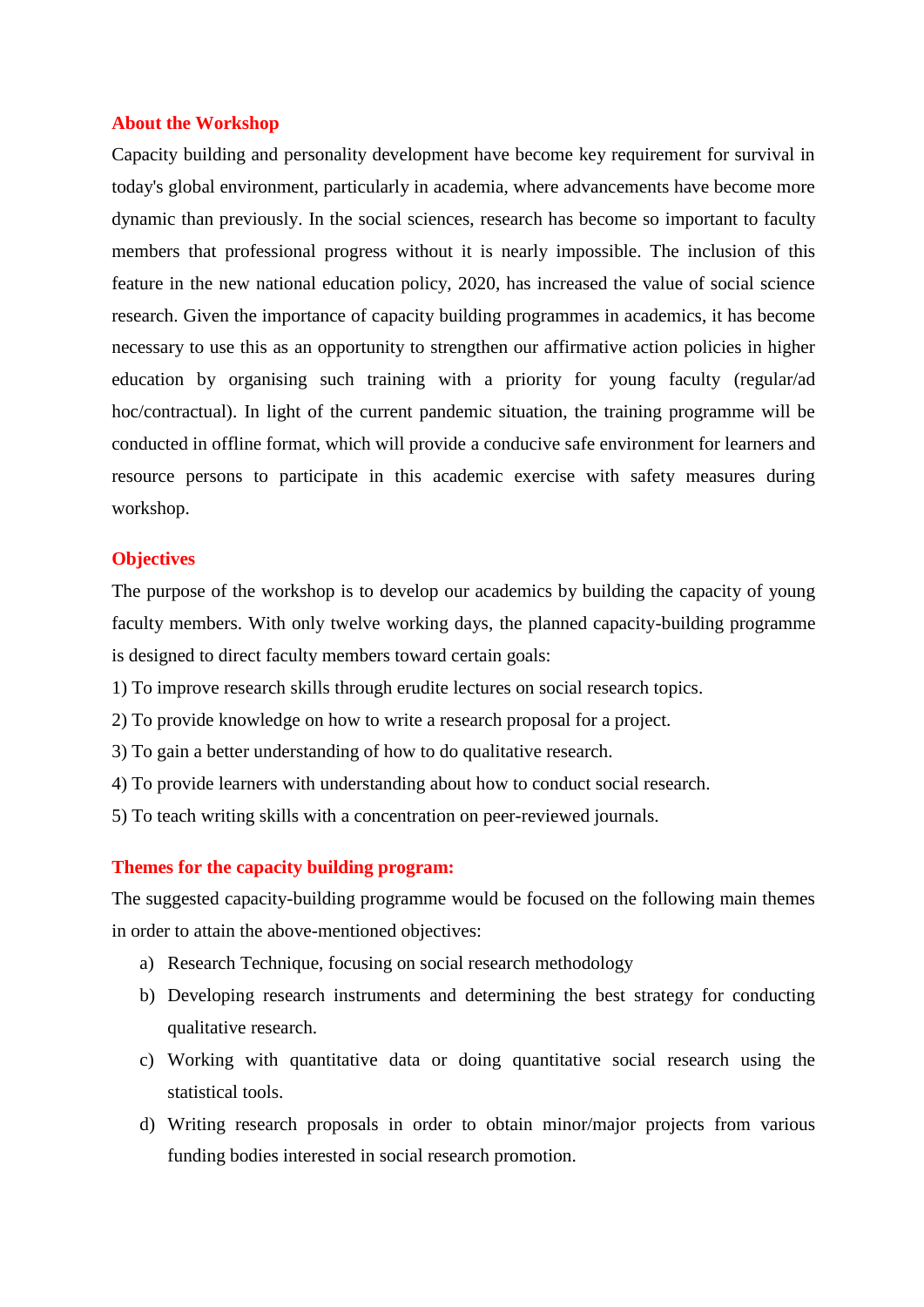#### **GUIDELINES FOR APPLICANTS**

Mode of Programme: The programme is proposed to be conducted offline mode at CRS University campus. However, depending upon the Covid-19 pandemic situation, the mode of programme may change to online mode as per the government guidelines issued from time to time and the ICSSR directives.

#### **Eligibility for the Programme:**

Applications are invited from in service teachers engaged at UGC recognized universities/ colleges.

#### **Programme Fees:**

There is NO FEE as this is entirely an ICSSR funded Programme.

#### **Number of Seats:**

There are 30 seats out of which 10 is reserved for outside State, 10 within State and 10 Local (within JIND) participants.

#### **Attendance, Assessment, and Participation Certificate:**

This programme will have 36 sessions during 12 days. Attending all 36 sessions is mandatory for participants failing which they shall be automatically disqualified from receiving Participation Certificate. The learning's of the participants shall be evaluated using daily quizzes, and, presentation of their research assignment. On the aforesaid basis they shall be awarded A, B, C & F grades, Participants after successful completion of the Programme (Securing at least C grade in evaluation and attending all 36 sessions completely) shall be provided with participation certificate mentioning their grades.

#### **Travel and Accommodation of Participants attending programme in person**:

Outstation participants will be reimbursed for their travel costs as per CRS University TA rules which shall be shared with the selected participants, Accommodation to outstation participants will be provided on a twin-sharing basis at the CRS University Guest House. Food arrangements shall be made for all the participants.

#### **Application Process:**

Interested candidates are required to apply for the programme through the registration form link:https://docs.google.com/forms/d/e/1FAIpQLSeNfhkFB9xnmY-

76E7F4owmDLgapb4AV61bvIWh90erK58p2Q/viewform?usp=pp\_url

You shall also be required to attach your CV including all academic details, work experience, and publications in Scopus, ABDC, Web of Science, UGC Care Journals filling the e-form.